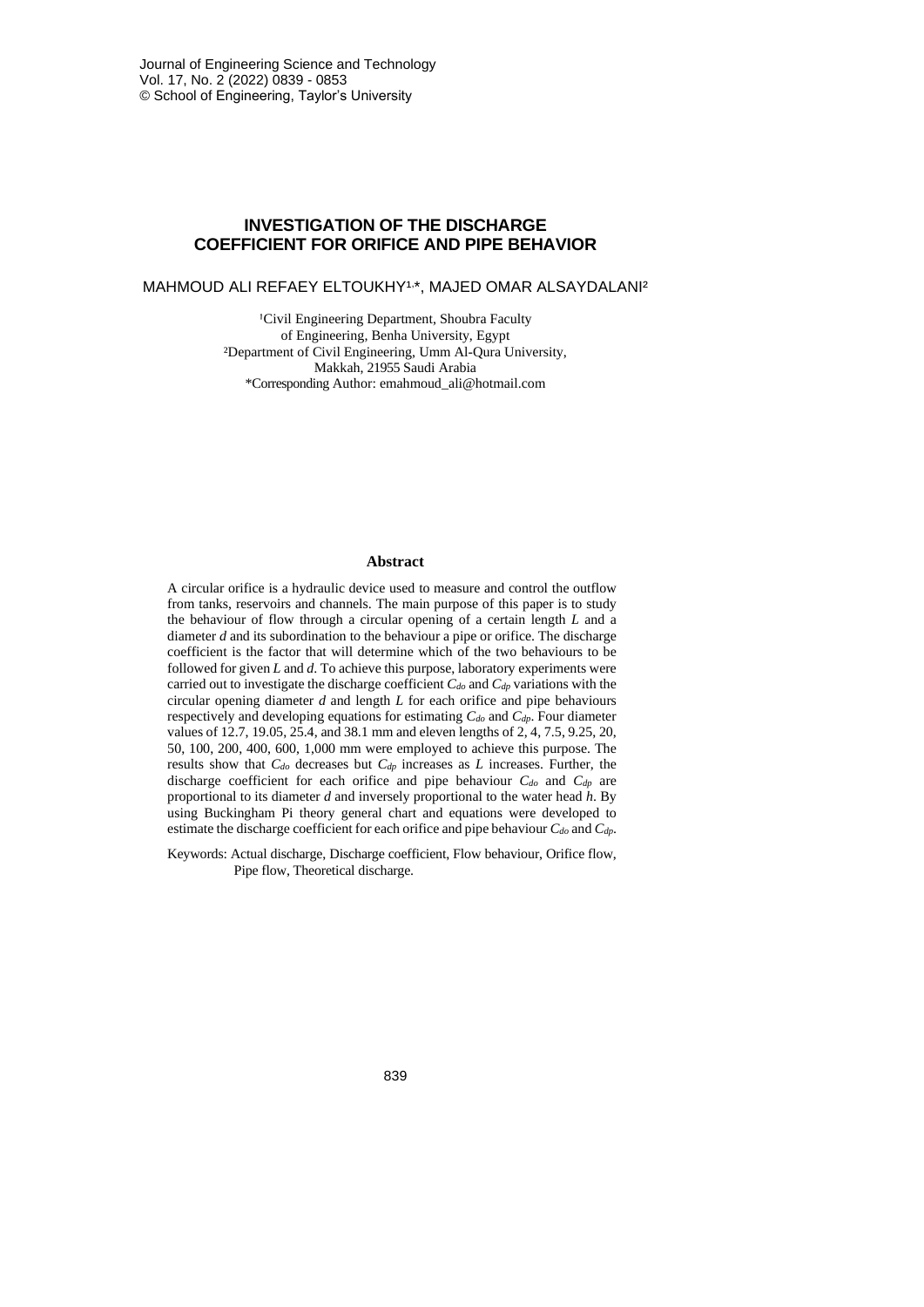## **1.Introduction**

The orifice meter has significant importance in several fields, such as flow measurement devices, tanks, reservoirs, dams, medical instrumentations, piping systems, and fuel injection into combustion engines [1]. The orifice discharge coefficient  $C_d$  - a dimensionless number defined as the ratio of actual discharge to theoretical discharge - is a crucial parameter as it is considered to indicate the efficiency of the orifice flow. Previous research has argued that there is a relationship between the discharge coefficient and orifice geometric characteristics such as orifice thickness, orifice diameter, and orifice shape. The commonly accepted value of the discharge coefficient (i.e., as suggested by many hydraulics textbooks) is to use a single constant of  $C_d = 0.60$ . This value is also suggested in the design manual of urban drainage provided by the US Federal Highway Administration [2]. The Ontario Ministry of Environment uses a constant value for the discharge coefficient of 0.63 [3], while Bos [4] suggests a range for the discharge coefficient from 0.60 to 0.64, depending on the orifice diameter, *d*. Several studies have concentrated on the effects of viscosity, edge rounding, and plate roughness on the discharge coefficient.

The variation in the discharge coefficient for circular orifices in riser pipes for different values of the ratio of the orifice to the riser diameter (*d*/*D*) was investigated by Prohaska [5]. It was found that an increase in *d*/*D* leads to a decrease in the discharge coefficient, due to the associated contraction angle increasing with a higher *d*/*D* ratio. The results also showed that, in terms of the effect of head on the discharge coefficient, *C<sup>d</sup>* increased at lower head values; a relationship was fitted to predict *C<sup>d</sup>* as a function of *d*/*D* and *h*/*d* for discharge through orifices in a riser pipe.

Measurements in the design and use of orifice plates must be accurate and consistent. The upstream edge of the orifice must be square-sharped, and the minimum plate thickness must be based on the interior pipe diameter and orifice bore [6].

As noted above, the discharge coefficient has higher values under low head conditions [7]. Even though this result is widely known, the effort has been deficient in precisely quantifying this effect for design purposes. This is essential for applications such as stormwater detention facilities, where an orifice often discharges under low head conditions [8]. Parshad and Kumar. [9] investigated the effect of orifice diameter on the discharge coefficient and found that increasing the orifice diameter results in increasing the discharge coefficient. Ramamurthi and Nandakumar [10] investigated the discharge coefficient for small sharp-edged cylindrical orifices, such that the orifice diameter varied from 0.2 to 2 mm and the aspect ratio from 1 to 50. The flow characteristics were determined in the separated attached and cavitated flow regions, and also in the case of attached non-cavitating flow. It was found that the discharge coefficient is proportional to the Reynolds number and aspect ratio, and that the discharge coefficient and the onset of cavitation in the orifice were influenced by the orifice diameter. Eltoukhy and Alsaydalani [11] carried out experimental runs to study the characteristics of a hydraulic jump downstream of a sluice gate with an orifice for different orifice diameters and locations. It was found that, in the absence of any orifice, the hydraulic jump sequent depth ratio and jump height ratio increased with the initial Froude's number, with values less than those for the case with the presence of an orifice. Relative energy loss also increased with the initial Froude's number and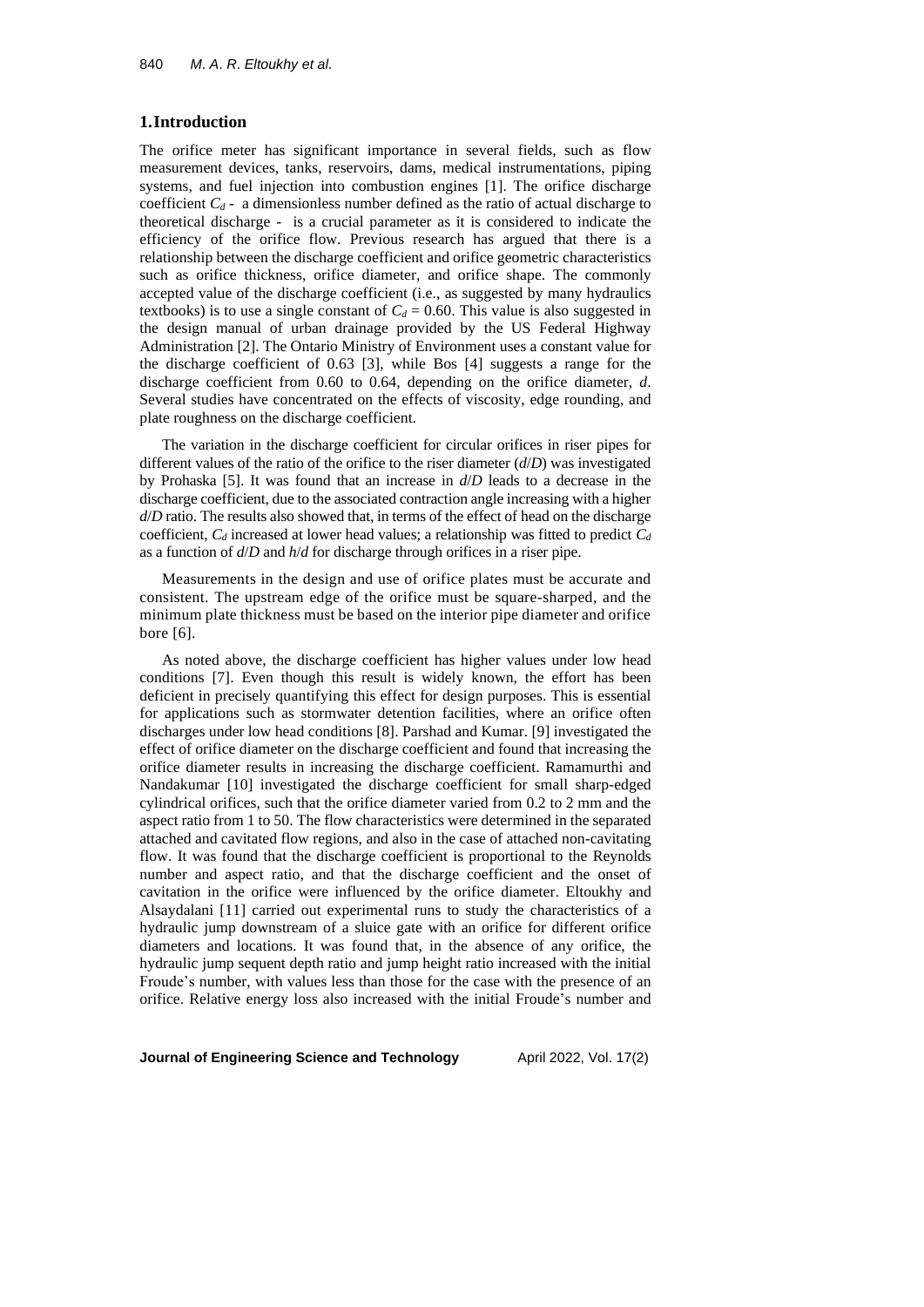had greater values than those when there was an orifice present. Abdelrahman [12] studied the effect of geometric characteristics on the discharge coefficient for water flow through orifices, for four orifice shapes (circle, square, equilateral triangle, and rectangle), four areas of 78.54, 176.71, 314.16, and 490.87 mm<sup>2</sup>, and five thicknesses of 2, 4, 6.75, 7.5, and 9.25 mm. It was found that the value of the discharge coefficient  $C_d$  was highest for the circular shape, then the equilateral triangle, square, and finally rectangle. The study also showed that the discharge coefficient decreased as the orifice thickness increased.

However, no known study has provided a general relationship between the discharge coefficients *Cdo* and *Cdp* for orifice and pipe behaviour respectively as a function of its geometric characteristics such as diameter *d* and length *L*. The present paper developed experimentally equations for estimating the discharge coefficients *Cdo* and *Cdp* for different diameters and lengths.

## **2.Dimensional Analysis**

This paper aims to develop equations for estimating discharge coefficients for orifice and pipe behaviour *Cdo* and *Cdp* as functions of its geometric characteristics (diameter *d* and length *L*). The Buckingham  $\pi$ - theorem of dimensional analysis was used to establish these relationships. According to White [13], "Basically, dimensional analysis is a method for reducing the number and complexity of experimental variables that affect a given physical phenomenon, by using a sort of compacting technique.

The discharge coefficients *Cdo* and *Cdp* as dependent variables can be expressed as a function of all other relevant independent variables as follows:

$$
C_{do} \text{ or } C_{dp} = f(\rho, g, h, v, d, \mu, L) \tag{1}
$$

where  $\rho$  is the water density [ML<sup>-3</sup>], *g* is the acceleration of gravity [LT<sup>-2</sup>], *h* is the head above the centreline of the orifice or pipe  $[L]$ ,  $\nu$  is the outflow velocity from the orifice or pipe  $[LT^{-1}]$ , *d* is the orifice or pipe diameter [L],  $\mu$  is the water viscosity [ML- ${}^{1}T^{-1}$ ], and *L* is the orifice or pipe length [L]. Equation (1) may be written as:

$$
C_{d0} \text{ or } C_{dp} = f\left(\frac{h}{a}, \frac{d}{L}, \frac{v}{\sqrt{gh}}, \frac{\mu}{\rho h \sqrt{gh}}\right) \tag{2}
$$

The first and second  $\pi$  groups are introduced to take into consideration the geometric characteristics of the behaviour of each orifice or pipe.

#### **3.Experimental Setup and Methodology**

To achieve the objective of this paper, experimental runs were conducted in the Water Resources and Hydraulics Laboratory, Faculty of Engineering at Shoubra, Benha University, Cairo, Egypt. The used apparatus consists primarily of two parts. The lower part is an Armfield hydraulic bench, and the upper part is a tank with 80 cm height, 80 cm length, and 60 cm width. The back 20 cm of the tank length has a baffle plate of 70 cm with a 10 cm opening with wire mesh and a gravel layer of 20 cm height to cool down the water entering the tank. The hydraulic bench was used to supply the upper part with water by pumping this from its reservoir. Actual discharge *Qact* was estimated by dividing the collected water volume *V* by the corresponding time *T* ( $Q_{act} = V/T$ ). The supplied water was controlled by the hydraulic bench control valve to adjust the water head *h* across values of 25, 30,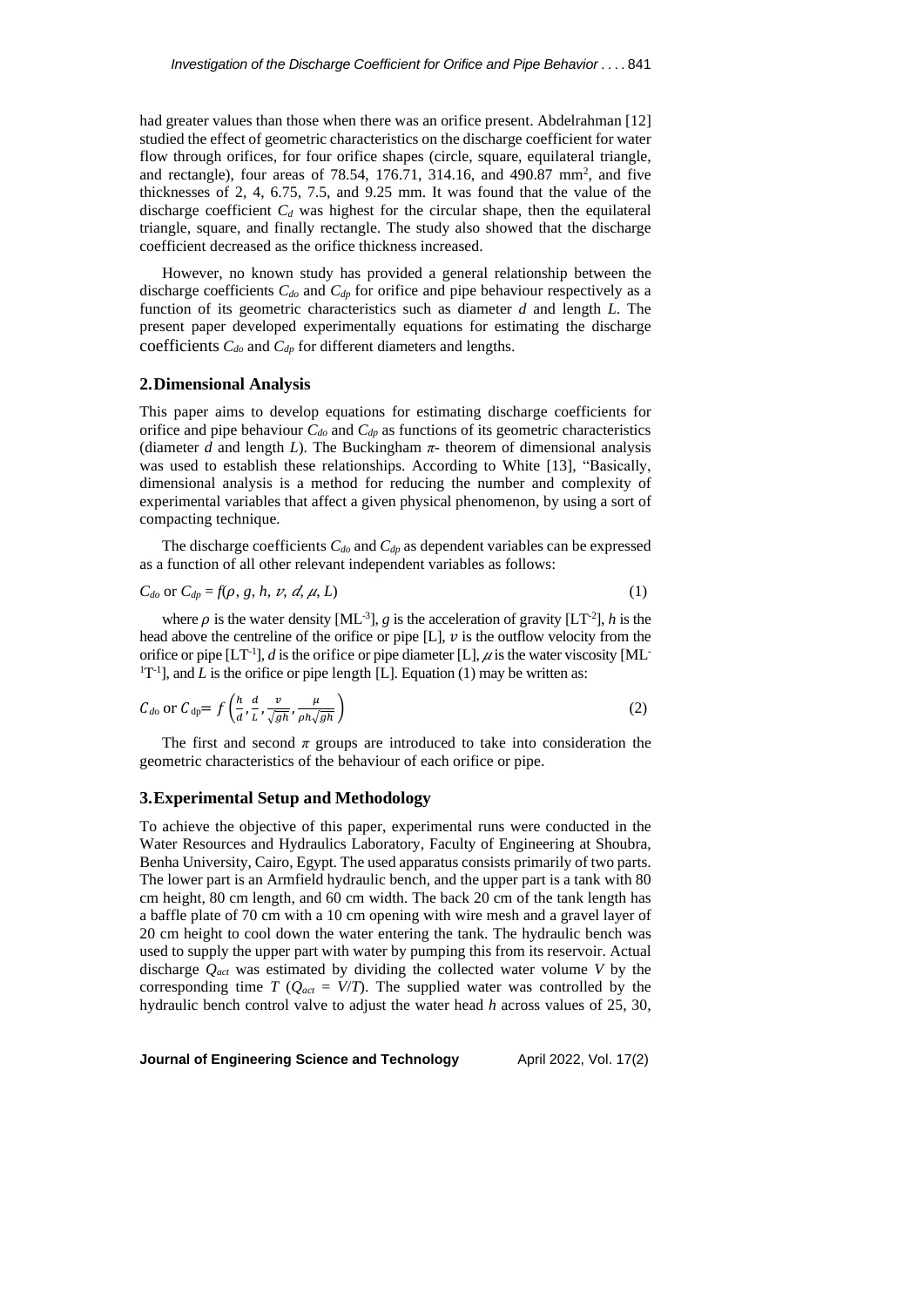35, 40, 45, and 50 cm. The upper tank was formed from transparent acrylic plastic, as this is easy to laser-cut and allows visual observation of the water flow. The orifice was fitted to the front tank side using a groove for this purpose. The used diameter *d* has values of 12.7, 19.05, 25.4, and 38.1 mm, Lengths *L* of 2, 4, 7.5, and 9.25 mm were based on available plate thickness, and lengths of 20, 50, 100, 200, 400, 600, and 1,000 mm were achieved by fitting a standard UPVC pipe of the desired length (see Figs. 1 to 3). All diameters and lengths of the experimental runs were analysed for each orifice and pipe behaviour.

The experimental run procedure was devised to accurately determine the headdischarge relationship across multiple diameters and lengths. The following steps were followed for each experiment:

- i. Fit the plate with an opening diameter d of 12.7 mm (0.5 in) and length L of 2 mm.
- ii. Turn on the hydraulic bench pump and adjust the control valve to flow water into the upper tank through the flexible pipe to reach the first water head h of 25 cm.
- iii. Use the hydraulic bench to record the collected water volume V and the corresponding time T.
- iv. Close the control valve and turn off the hydraulic bench pump.
- v. Repeat steps 2- 4 for water heads 30, 35, 40, 45, and 50 cm.
- vi. Repeat steps 1- 5 for the same diameter of 12.7 mm (0.5 in) and with lengths of 4, 7.5, 9.25, 20, 50, 100, 200, 400, 600, and 1,000 mm.
- vii. Repeat steps 1- 6 for opening diameters of 19.05 mm (0.75 in), 25.4 mm (1 in), and 38.1 mm (1.5 in).

The experimental program is summarized in Table 1.

| $\boldsymbol{d}$ | L              | $h$ (cm)    | $\boldsymbol{d}$<br>(mm) | L<br>(mm)      | $h$ (cm)    | $\boldsymbol{d}$ | L<br>(mm)      | $h$ (cm)    | $\boldsymbol{d}$<br>(mm) | L              | $h$ (cm)    |
|------------------|----------------|-------------|--------------------------|----------------|-------------|------------------|----------------|-------------|--------------------------|----------------|-------------|
| (mm)             | (mm)           |             |                          |                |             | (mm)             |                |             |                          | (mm)           |             |
| 12.7             | 2              | 25, 30, 35, | 19.05                    | $\overline{c}$ | 25,30,35,   |                  | $\overline{c}$ | 25, 30, 35, |                          | $\overline{2}$ | 25, 30, 35, |
|                  |                | 40,45,50    |                          |                | 40,45,50    |                  |                | 40,45,50    |                          |                | 40,45,50    |
|                  | $\overline{4}$ | 25, 30, 35, |                          | 4              | 25,30,35,   |                  | $\overline{4}$ | 25, 30, 35, |                          | $\overline{4}$ | 25, 30, 35, |
|                  |                | 40,45,50    |                          |                | 40,45,50    |                  |                | 40,45,50    |                          |                | 40,45,50    |
|                  | 7.5            | 25, 30, 35, |                          | 7.5            | 25,30,35,   |                  | 7.5            | 25, 30, 35, |                          | 7.5            | 25,30,35,   |
|                  |                | 40,45,50    |                          |                | 40,45,50    |                  |                | 40,45,50    |                          |                | 40,45,50    |
|                  | 9.25           | 25,30,35,   |                          | 9.25           | 25,30,35,   |                  | 9.25           | 25, 30, 35, |                          | 9.25           | 25, 30, 35, |
|                  |                | 40,45,50    |                          |                | 40,45,50    |                  |                | 40,45,50    |                          |                | 40,45,50    |
|                  | 20             | 25, 30, 35, |                          | 20             | 25,30,35,   |                  | 20             | 25, 30, 35, | 38.1                     | 20             | 25, 30, 35, |
|                  |                | 40,45,50    |                          |                | 40,45,50    | 25.4             |                | 40,45,50    |                          |                | 40,45,50    |
|                  | 50             | 25,30,35,   |                          | 50             | 25,30,35,   |                  | 50             | 25,30,35,   |                          | 50             | 25,30,35,   |
|                  |                | 40,45,50    |                          |                | 40,45,50    |                  |                | 40,45,50    |                          |                | 40,45,50    |
|                  | 100            | 25,30,35,   |                          | 100            | 25,30,35,   |                  | 100            | 25,30,35,   |                          | 100            | 25, 30, 35, |
|                  |                | 40,45,50    |                          |                | 40,45,50    |                  |                | 40,45,50    |                          |                | 40,45,50    |
|                  | 200            | 25, 30, 35, |                          | 200            | 25,30,35,   |                  | 200            | 25, 30, 35, |                          | 200            | 25,30,35,   |
|                  |                | 40,45,50    |                          |                | 40,45,50    |                  |                | 40,45,50    |                          |                | 40,45,50    |
|                  | 400            | 25, 30, 35, |                          | 400            | 25,30,35,   |                  | 400            | 25, 30, 35, |                          | 400            | 25,30,35,   |
|                  |                | 40,45,50    |                          |                | 40,45,50    |                  |                | 40,45,50    |                          |                | 40,45,50    |
|                  | 600            | 25, 30, 35, |                          | 600            | 25, 30, 35, |                  | 600            | 25, 30, 35, |                          | 600            | 25, 30, 35, |
|                  |                | 40,45,50    |                          |                | 40,45,50    |                  |                | 40,45,50    |                          |                | 40,45,50    |
|                  | 1000           | 25, 30, 35, |                          | 1000           | 25,30,35,   |                  | 1000           | 25, 30, 35, |                          | 1000           | 25, 30, 35, |
|                  |                | 40,45,50    |                          |                | 40,45,50    |                  |                | 40,45,50    |                          |                | 40,45,50    |

**Table 1. The experimental program.**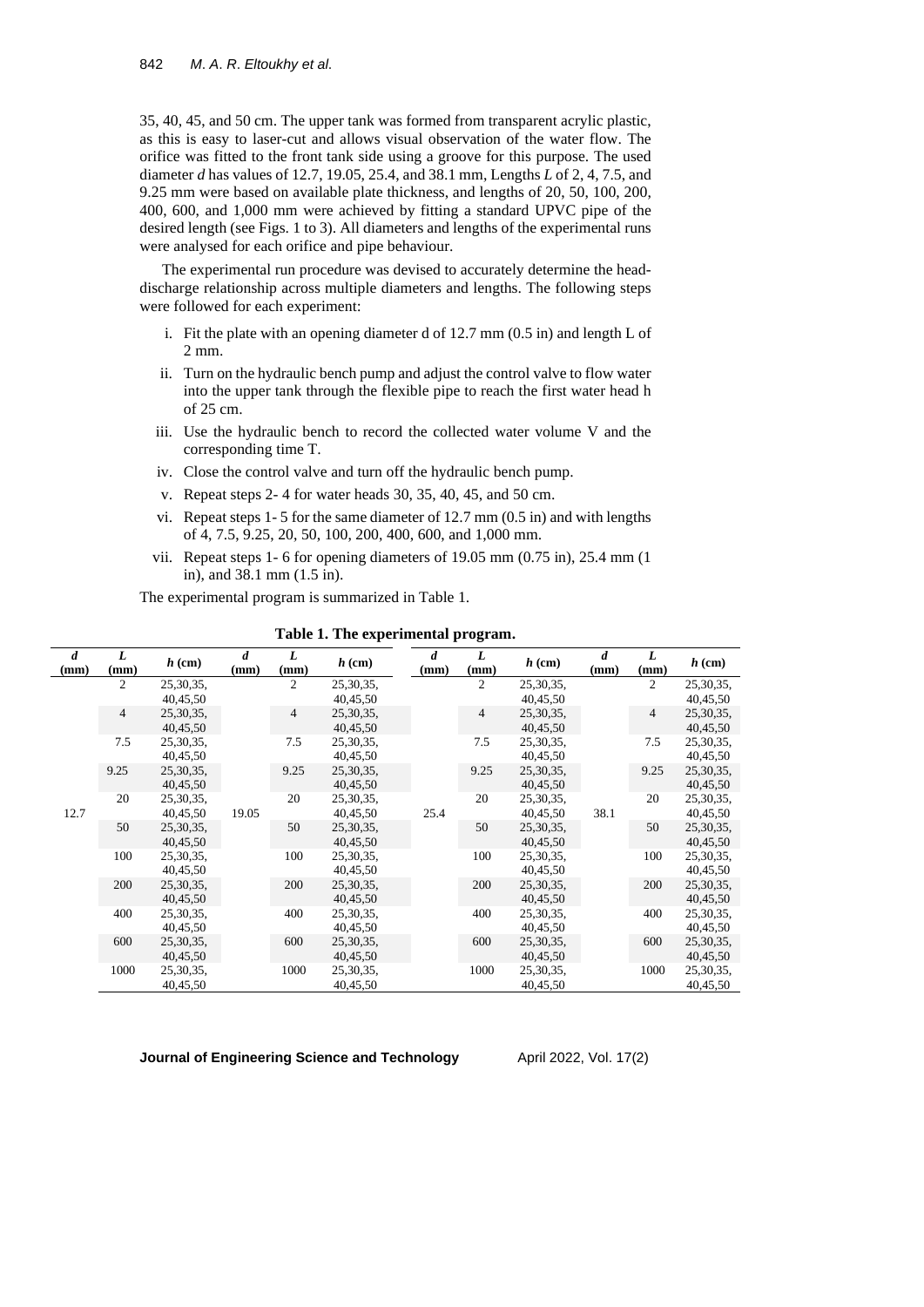

**Fig. 1. Apparatus layout.**



**Fig. 2. Opening:** *d* **= 12.7 mm and** *L* **= 4 mm.**



**Fig. 3. Model of the plate and pipe used.**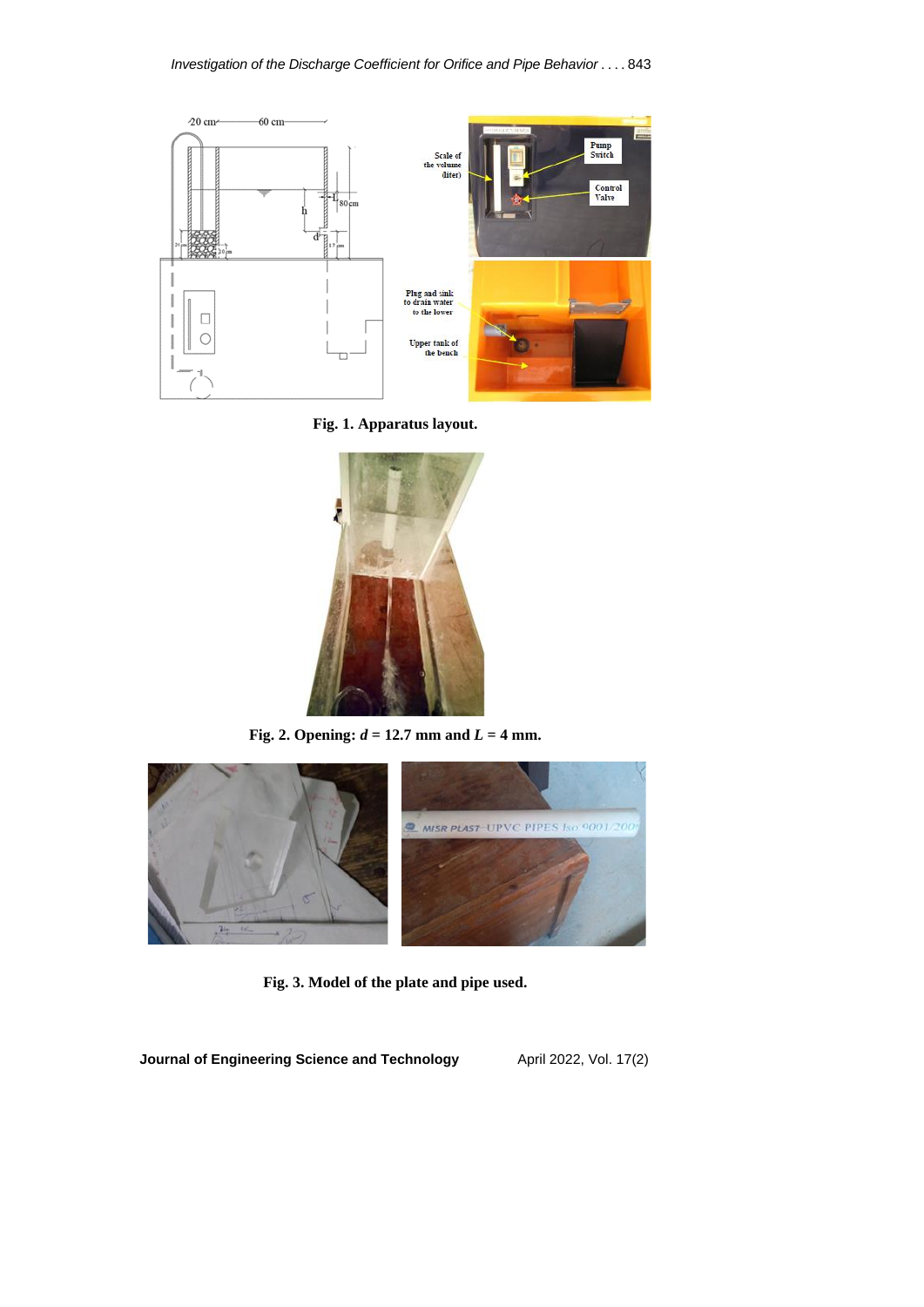### **4. Results and Discussion**

#### **4.1. Pipe roughness**

First, an experimental run was carried out to determine the pipe roughness  $(\varepsilon)$ . Water was pumped through a pipe with a length of 1.0 m and a diameter of 25.4 mm on which a manometer was installed between two points 60 cm apart. The manometer deflection was recorded to calculate the pressure head loss  $h_L$  and the actual discharge by dividing the collected water volume  $V$  to the corresponding time  $T$ . The mean velocity  $v$  was calculated by dividing the actual discharge by the pipe area, allowing usto calculate the Reynolds number  $R_e$  as follows:

$$
R_e = \frac{\rho v d}{\mu} \tag{3}
$$

By solving the head loss equation, the pipe friction coefficient *f* may be calculated as:

$$
h_L = f \frac{L v^2}{d z g} \tag{4}
$$

From the Moody chart, using the obtained values of the Reynolds number  $R_e$ and the pipe friction coefficient *f*, the roughness ratio  $\frac{\epsilon}{d}$  can be estimated. Here, pipe roughness  $\varepsilon$  was found to equal 0.002 mm; this was assumed to be the same for all experimental runs.

## **4.2. Effect of diameter on discharge coefficient for each orifice and pipe behaviour**

Some 264 experimental runs were conducted to study the variation in discharge coefficient with water head ratio *h*/*d* and the opening length ratio *d*/*L* for different pipe diameters (17.2, 19.05, 25.4, and 38.1 mm). Each experimental run was carried out according to the procedure described above. At the end of the run, actual discharge *Qact* was calculated as the ratio of the collected volume *V* to the corresponding time *T* for each applied water head *h* (25, 30, 35, 40, 45, and 50 cm).

Theoretical discharge may be calculated for the behaviour of each orifice  $Q_{tho}$ and pipe  $Q_{thp}$  for all lengths *L* by applying Bernoulli's equation, as follows:

$$
Q_{tho} = \frac{\pi}{4} d^2 \sqrt{2gh} \quad \text{(Oritice behavior)}\tag{5}
$$

$$
Q_{thp} = \frac{\pi}{4} d^2 \sqrt{\frac{2gh}{c_e + f \frac{L}{d} + 1}}
$$
 (Pipe behavior) (6)

where,  $C_e$  is the entrance loss coefficient was assumed to be 0.5 for a sharp entrance.

The friction coefficient *f* was estimated as follows:

For each experimental run, after calculating the theoretical discharge for pipe behaviour  $Q_{thp}$ , the mean flow velocity was calculated by dividing  $Q_{thp}$  by the pipe area  $\frac{\pi}{4}$  $\frac{\pi}{4}d^2$ . Reynolds number  $R_e$  was calculated using Eq. (3). The pipe friction coefficient  $f$  was estimated by using Moody chart with the values of  $R_e$  and the roughness ratio *ԑ*/*d*.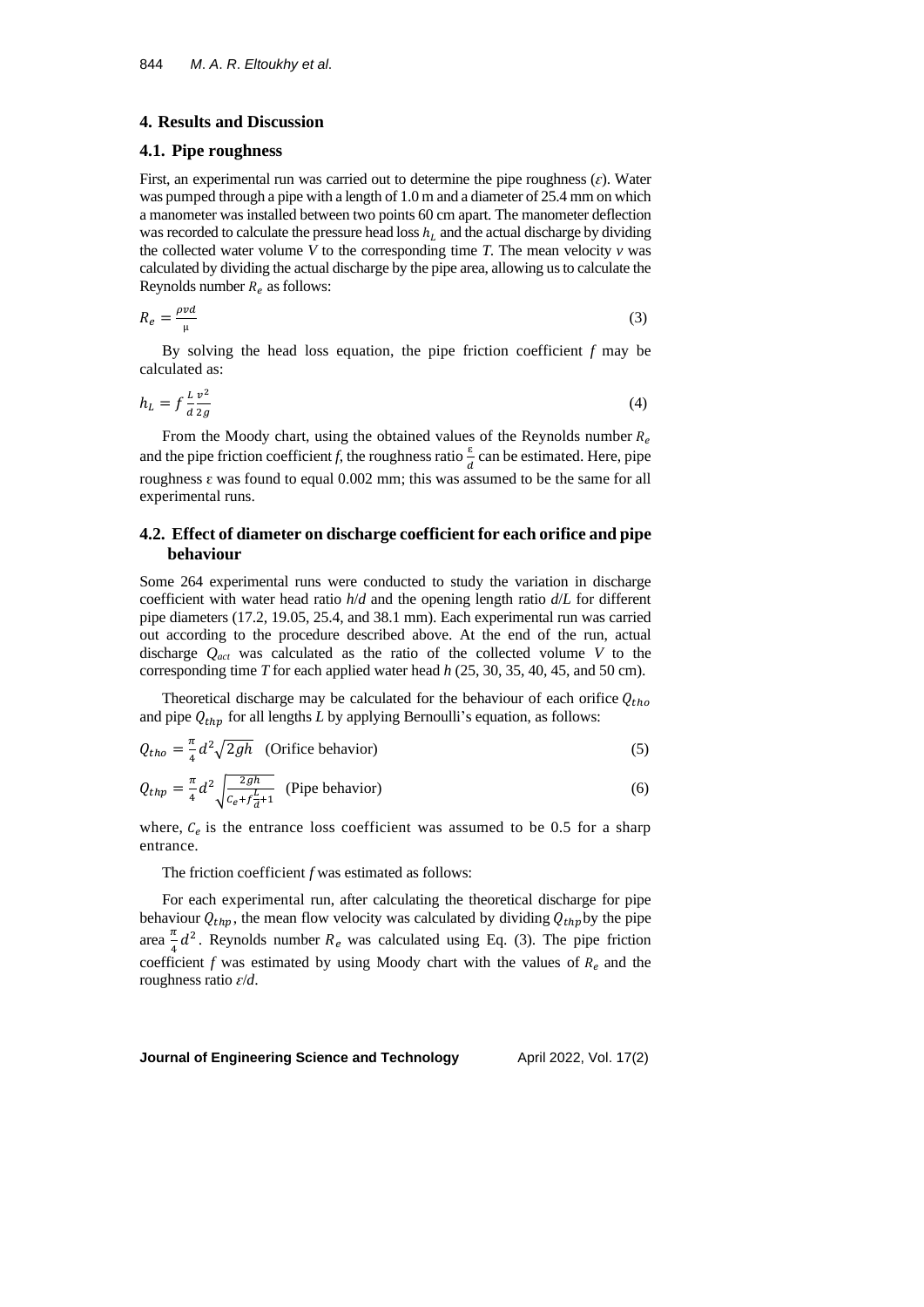The discharge coefficient was calculated for each orifice  $C_{do}$  and pipe  $C_{dp}$ behaviour as:

$$
C_{do} = \frac{Q_{act}}{Q_{tho}}
$$
 (For orifice behaviour) (7)

$$
C_{dp} = \frac{Q_{act}}{Q_{thp}}
$$
 (For pipe behaviour) (8)

Analysis of the results shows that for all lengths and diameters, the discharge coefficients  $C_{d\rho}$  and  $C_{dp}$  for each orifice and pipe behavior respectively, decreases with increasing flow head h (see Figs. 4 to 11). This is because the theoretical discharges  $Q_{tho}$  and  $Q_{thp}$  for orifice and pipe behaviors increase with the flow head by values more than that corresponding to the actual discharge Eqs (4) and (5). It was found that the values of  $C_{dp}$  are larger than those of  $C_{do}$  for the same head ratio *h*/*d*. For example, for *d* of 12.7 mm and *d*/*L* of 6.35, *h*/*d* varies from 19.68 to 39.37, resulting in variation in  $C_{d\rho}$  from 0.5987 to 0.5439 and variation in  $C_{dp}$  from 0.6856 to 0.621. This may be because, the consideration of entrance and friction losses for the case of pipe behaviour. The same results were obtained when using the four diameters for a fixed length ratio *L*/*d* of 15.75 (see Fig. 12) and the case of experimental runs for all diameters with a fixed length *L* of 50 mm (see Fig. 13).

The effect of the diameter *d* on the discharge coefficients  $C_{do}$  and  $C_{dp}$  for fixedlength *L* of 50 mm and water head *h* of 35 cm was also investigated. The results showed that the discharge coefficients increase as the opening diameter increases for each orifice and pipe behaviour (see Fig. 14). It was also found that the discharge coefficient values are more responsive to opening diameter in the case of pipe behaviour than for orifice behaviour. For example, on changing the opening diameter from 12.7 to 38.1 mm (200%), the discharge coefficient values changed from 0.54 to 0.624 (15.6%) and from 0.71 to 0.77 (8.5%) for orifice and pipe behaviour respectively. However, the effect of diameter on the discharge coefficient increases slightly when investigated at fixed *h*/*d* and *L*/*d*, Fig. 15.



**Fig.** 4. Orifice discharge coefficient  $C_{do}$  for different  $d/L$  for  $d = 12.7$  mm.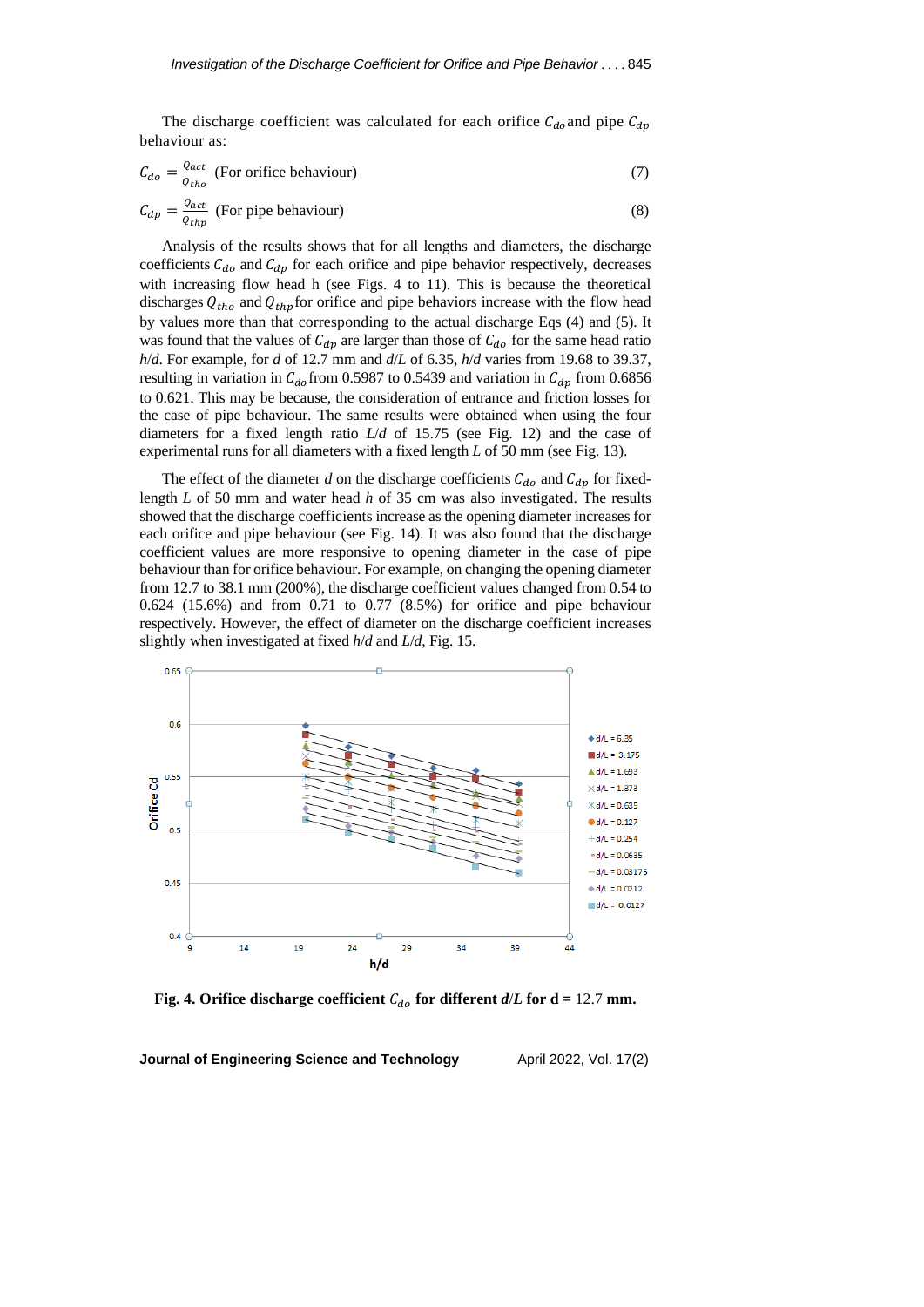





**Fig.** 6. Orifice discharge coefficient  $C_{d0}$  for different  $d/L$  for  $d = 19.05$  mm.



**Fig. 7.** Pipe discharge coefficient  $C_{dp}$  for different  $d/L$  for  $d = 19.05$  mm.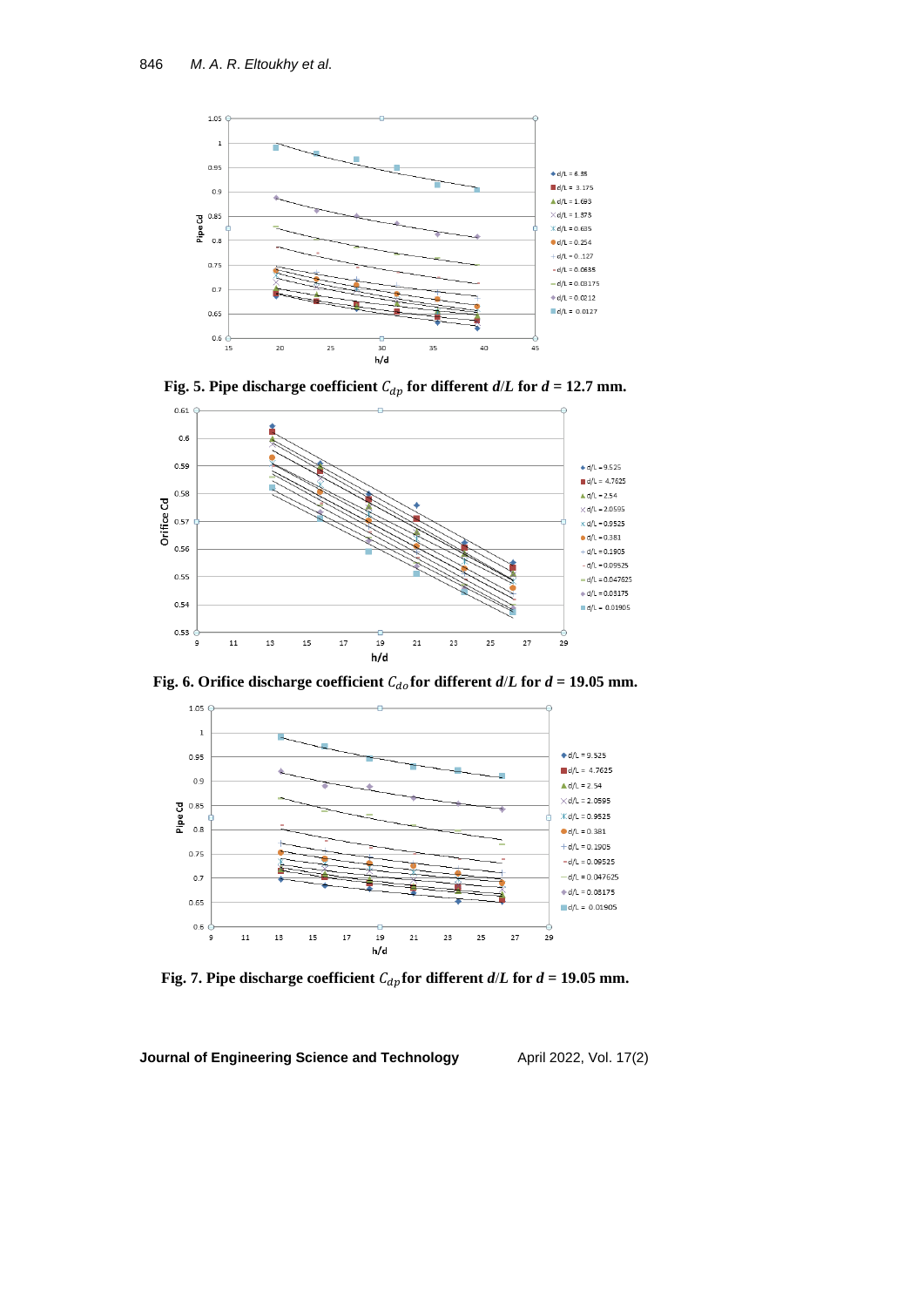

**Fig.** 8. Orifice discharge coefficient  $C_{do}$  for different  $d/L$  for  $d = 25.4$  mm.



**Fig.** 9. Pipe discharge coefficient  $C_{dp}$  for different  $d/L$  for  $d = 25.4$  mm.



**Fig. 10. Orifice discharge coefficient**  $C_{do}$  **for different**  $d/L$  **for**  $d = 38.1$  **mm.**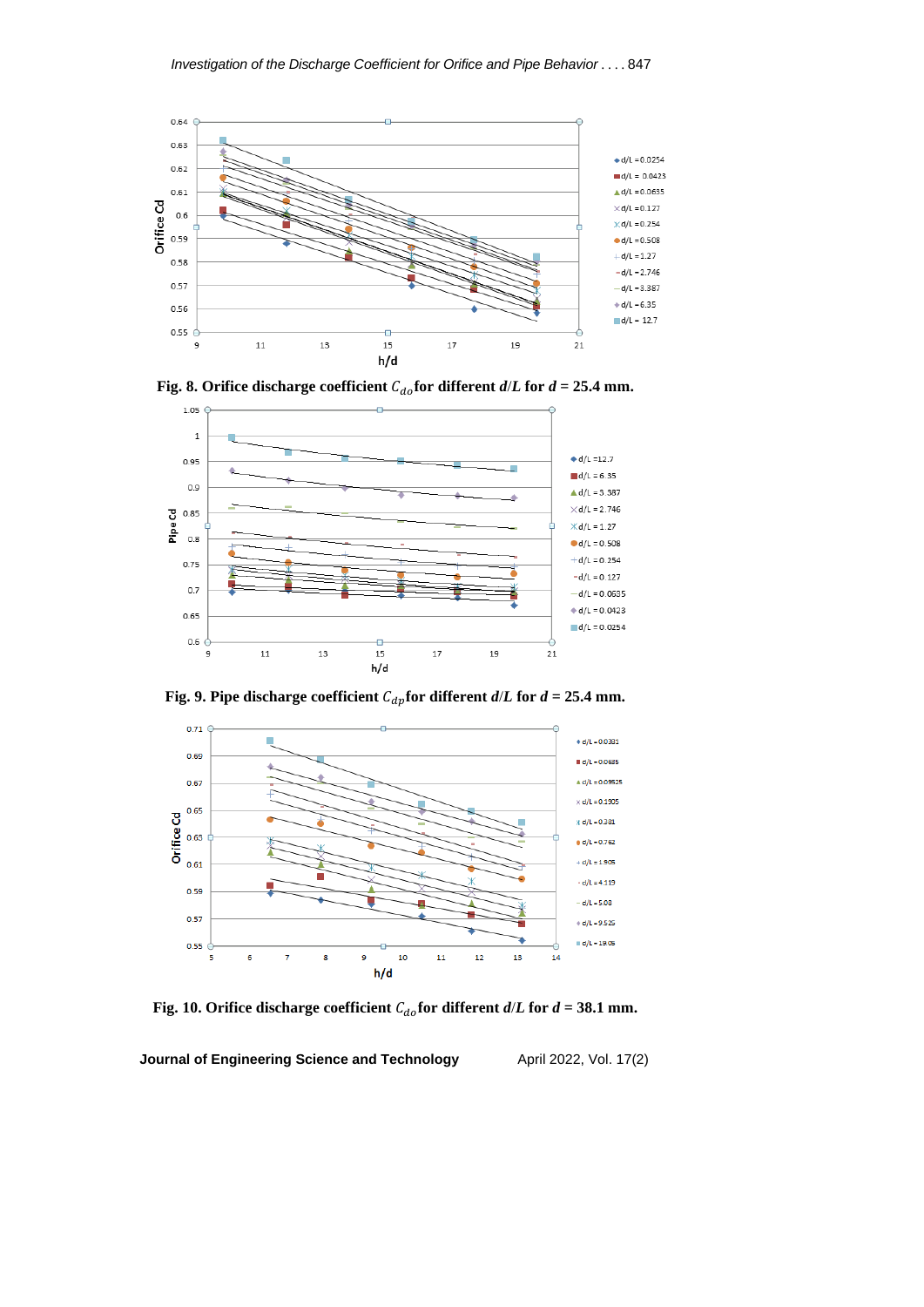

**Fig.** 11. Pipe discharge coefficient  $C_{dp}$  for different  $d/L$  for  $d = 38.1$  mm.







Fig. 13. Orifice and pipe discharge coefficients  $\mathcal{C}_{do}$  and  $\mathcal{C}_{dp}$  for length  $L$  of 50 mm.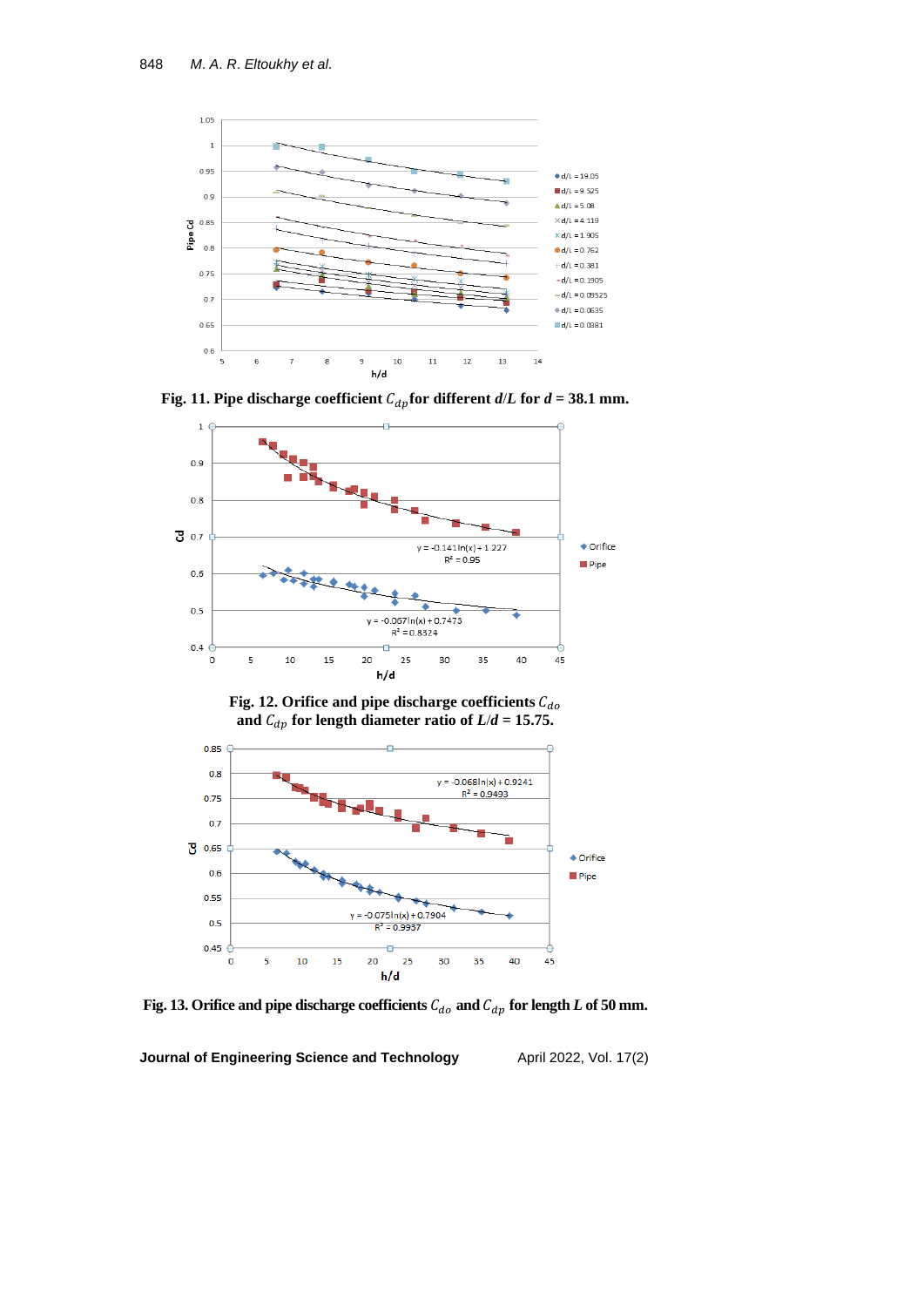

**Fig.** 15. Orifice and pipe discharge coefficients  $C_{d0}$ **and**  $C_{dp}$  for  $h/d = 13$  **and**  $L/d = 15.75$ .

As shown in Figs. 4 to 11, the effect of varying length *L* on the discharge coefficient was investigated, and the results showed that the discharge coefficient  $C_{do}$  for the orifice' behaviour decreases as the length increases. This may be due to the pipe effect as a result of increasing the length. Only when length *L* is 2 mm does the discharge coefficient  $C_{do}$  takes a value close to its commonly assumed value of 0.6; thus, to ensure orifice behaviour, the length should not exceed 2 mm, and the opening length *L* should be constructed with a smooth length edge of up to 2 mm, followed by a 45-degree bevel. In contrast to these results, the discharge coefficient  $C_{dp}$  for pipe' behaviour increases as the length increases and converges to unity. This may be due to taking into consideration entrance and friction losses. The region in which the discharge coefficient  $C_{dp}$  is less than one is the hydrodynamic entrance region, where the thickness of the boundary layer increases in the flow direction until the boundary layer reaches the pipe centre and thus fills the entire pipe, hence the flow becomes uniform (see Fig. 16). The discharge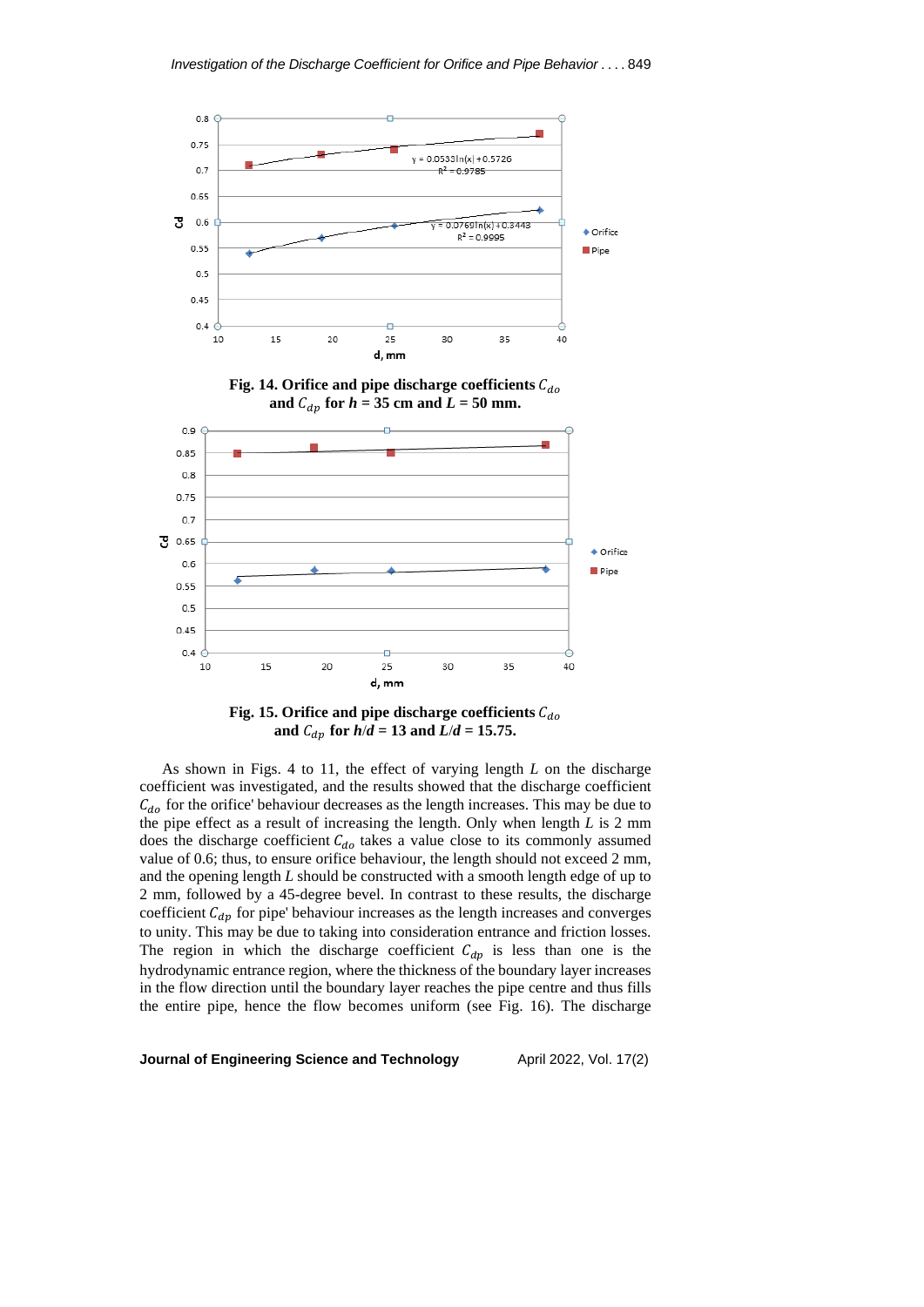coefficients  $C_{d\rho}$  and  $C_{dp}$  distribution along the length is shown in Fig. 17, which confirms the results mentioned above.



**Fig. 16. Development of the velocity boundary layer in a pipe. The developed average velocity profile is parabolic in the laminar flow, as shown, but somewhat flatter or fuller in the turbulent flow.**



**Fig. 17. Orifice and pipe discharge coefficients** and  $C_{dp}$  along the pipe length.

# **4.3. Discharge coefficient general equations for each orifice and pipe behaviour**

Based on dimensional analysis and multiple regression analysis, the opening diameter *d*, opening length *L*, and the water head *h* played an important role in the discharge coefficient values  $C_{do}$  and  $C_{dp}$ . These exhibit complex behaviour. Using non-linear statistical analysis, many forms of equations for discharge coefficients  $C_{do}$  and  $C_{dp}$  were tested by introducing different combinations of these parameters and evaluating the effect of such combinations on the estimation of the discharge coefficient. Out of these trials, two equations were obtained for discharge coefficients  $C_{d\rho}$  and  $C_{dp}$  (for orifice and pipe behaviour respectively):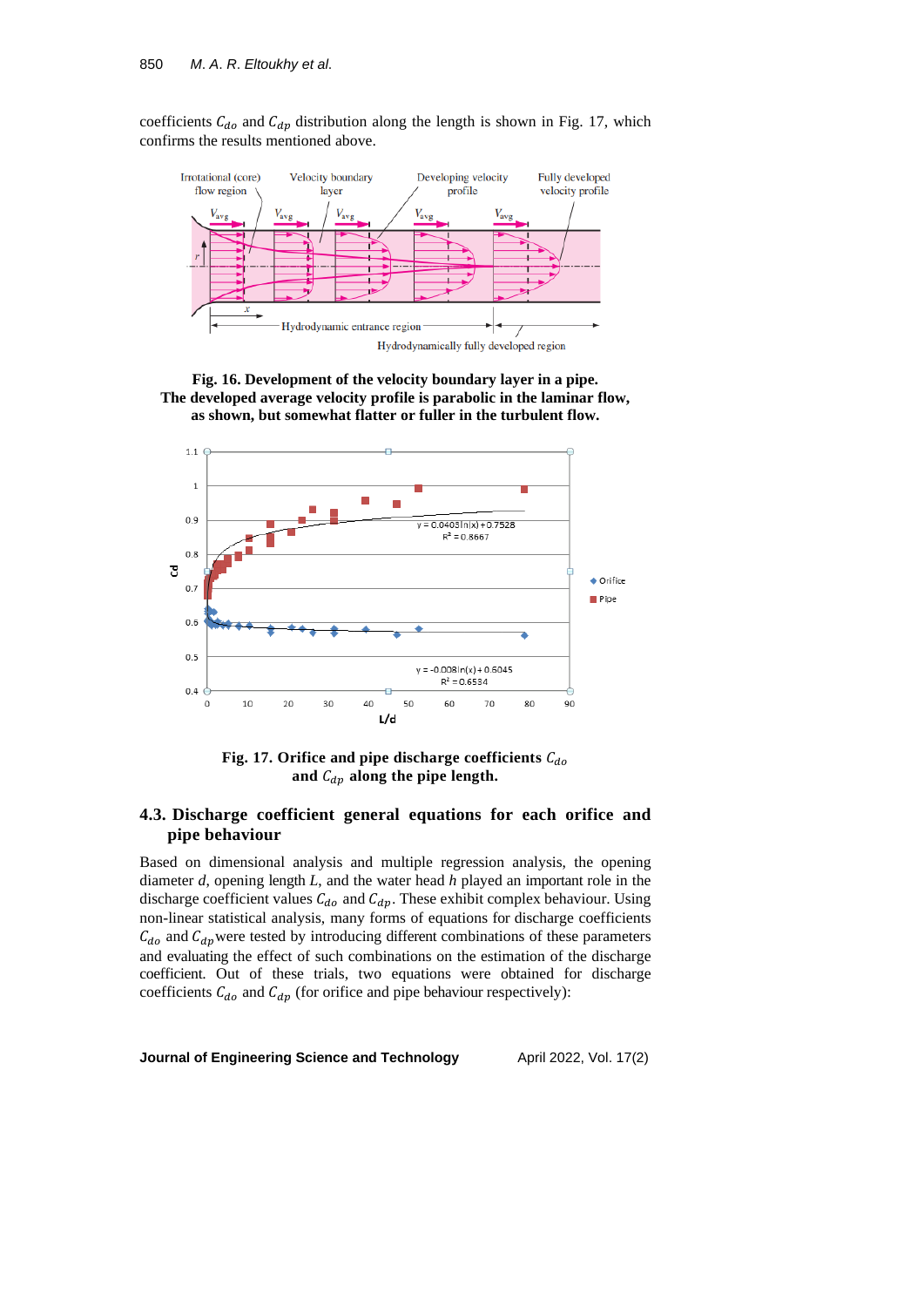$$
C_{do} = 0.00467 \left(\frac{h}{d}\right) + 0.0055 \ln\left(\frac{d}{L}\right) + 0.6639\tag{9}
$$

$$
C_{dp} = \left(0.007 \ln\left(\frac{d}{L}\right) - 0.0558\right) \ln\left(\frac{h}{d}\right) - 0.057 \ln\left(\frac{d}{L}\right) + 0.9008\tag{10}
$$

The values of each  $C_{d\rho}$  and  $C_{dp}$  may be estimated using the developed Eqs (9) and (10) respectively. The average values for  $R^2$  were 0.98 and 0.976 for Eqs (9) and (10) respectively.

Equations (9) and (10) estimate  $C_{do}$  and  $C_{dp}$ , with maximum error less than 5% and 11% respectively. Figures 18 and 19 show the computed and the actual values of the discharge coefficients  $C_{do}$  and  $C_{dp}$  respectively, in which good fit was observed. The coefficients of determinate  $R^2$  were 0.9774 and 0.8421 for Figs. 18 and 19, respectively.





**Fig. 18.** Comparison between measured and computed  $C_{do}$ .

**Fig. 19.** Comparison between measured and computed  $C_{dp}$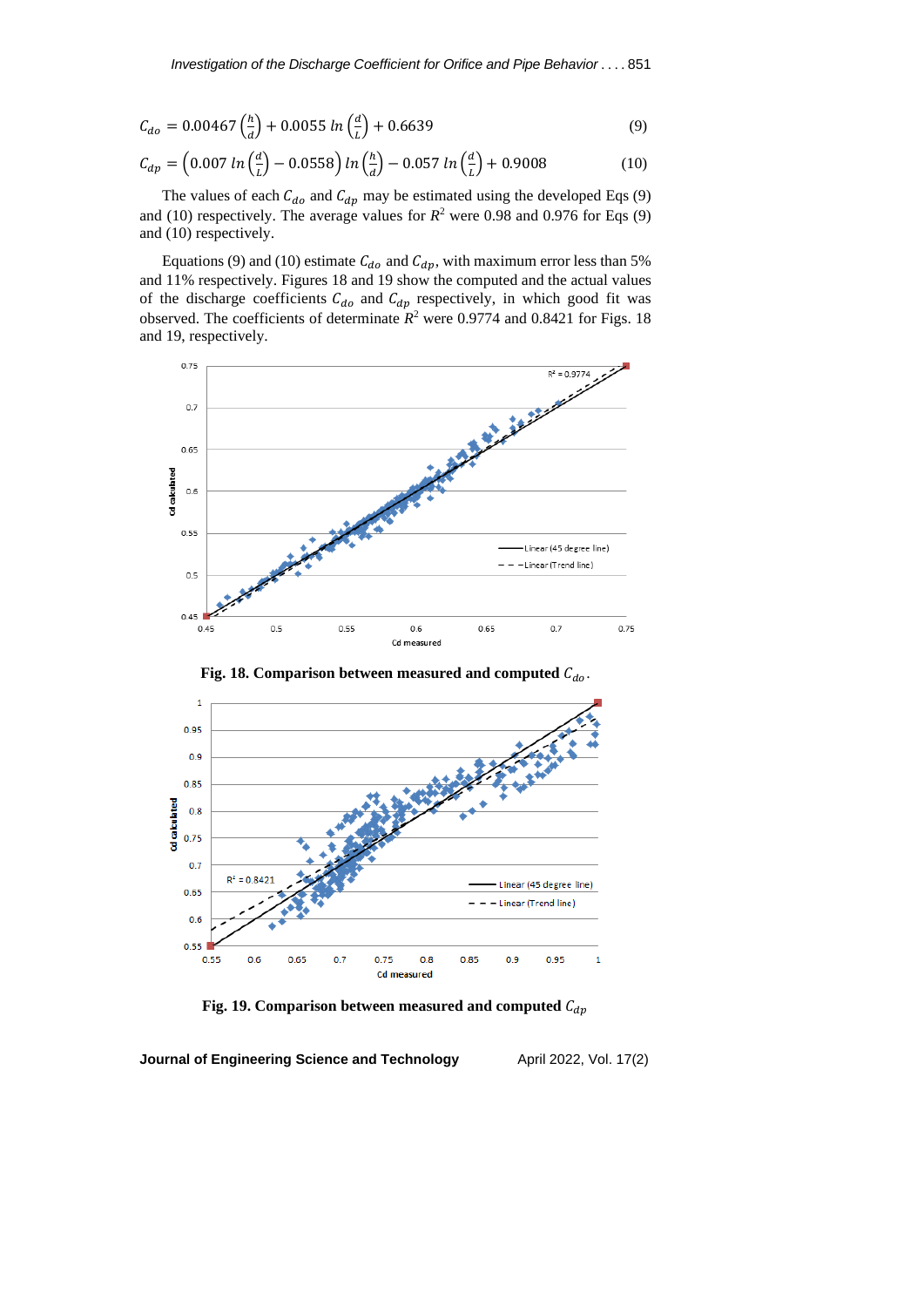## **5.Conclusions**

Based on the analysis of experimental run results to investigate the discharge coefficient for orifice and pipe behaviour, the following conclusions were obtained:

- There are variations involved when considering a circular opening as an orifice or a pipe.
- The discharge coefficients  $C_{d\rho}$  and  $C_{dp}$  decreases as the water head increases at a constant opening diameter and length.
- The obtained values of the discharge coefficient  $C_{dp}$  for pipe behaviour were greater than those of  $C_{do}$  for orifice behaviour.
- Increasing the opening diameter results in increasing the discharge coefficients  $C_{do}$  and  $C_{dp}$ .
- The discharge coefficient increases along the opening length in the case of pipe behaviour but decreases along the length for orifice behaviour.
- Equations (9) and (10) are suggested for calculating the discharge coefficient for orifice and pipe behaviour respectively.
- Only for length L up to 2 mm is the discharge coefficient close to its commonly assumed value of 0.6; thus, to ensure orifice behaviour, the length should not exceed 2 mm, and the opening length L should be constructed with a smooth length edge of up to 2 mm followed by a 45-degree bevel.

## **Nomenclatures**

| $C_d$                | The discharge coefficient                            |  |  |  |  |  |
|----------------------|------------------------------------------------------|--|--|--|--|--|
| $\mathcal{C}_{do}$   | The discharge coefficient for orifice behaviour      |  |  |  |  |  |
| $C_{dp}$             | The discharge coefficient for pipe behaviour         |  |  |  |  |  |
| $C_e$                | Entrance coefficient of losses $= 0.5$               |  |  |  |  |  |
| D                    | The opening diameter, m                              |  |  |  |  |  |
| $\mathbf f$          | Friction coefficient                                 |  |  |  |  |  |
| g                    | Gravitational acceleration, $m/s^2$                  |  |  |  |  |  |
| h                    | Water head above the opening centreline, m           |  |  |  |  |  |
| $h_L$                | Head losses, m                                       |  |  |  |  |  |
| L                    | The opening length, m                                |  |  |  |  |  |
| $\boldsymbol{P}$     | Water density, $\text{kg/m}^3$                       |  |  |  |  |  |
| $Q_{act}$            | Actual discharge, m <sup>3</sup> /s                  |  |  |  |  |  |
| $Q_{tho}$            | Theoretical discharge for orifice behaviour, $m^3/s$ |  |  |  |  |  |
| $Q_{thp}$            | Theoretical discharge for pipe behaviour, $m^3/s$    |  |  |  |  |  |
| $R_e$                | Reynolds number                                      |  |  |  |  |  |
| T                    | The time corresponding to the collected volume, s    |  |  |  |  |  |
| V                    | Collected volume, m <sup>3</sup>                     |  |  |  |  |  |
| ν                    | Mean velocity, m/s                                   |  |  |  |  |  |
|                      |                                                      |  |  |  |  |  |
| <b>Greek Symbols</b> |                                                      |  |  |  |  |  |
| ε                    | Opening surface roughness, m                         |  |  |  |  |  |
| $\mu$                | Dynamic viscosity, Ns/m <sup>2</sup>                 |  |  |  |  |  |